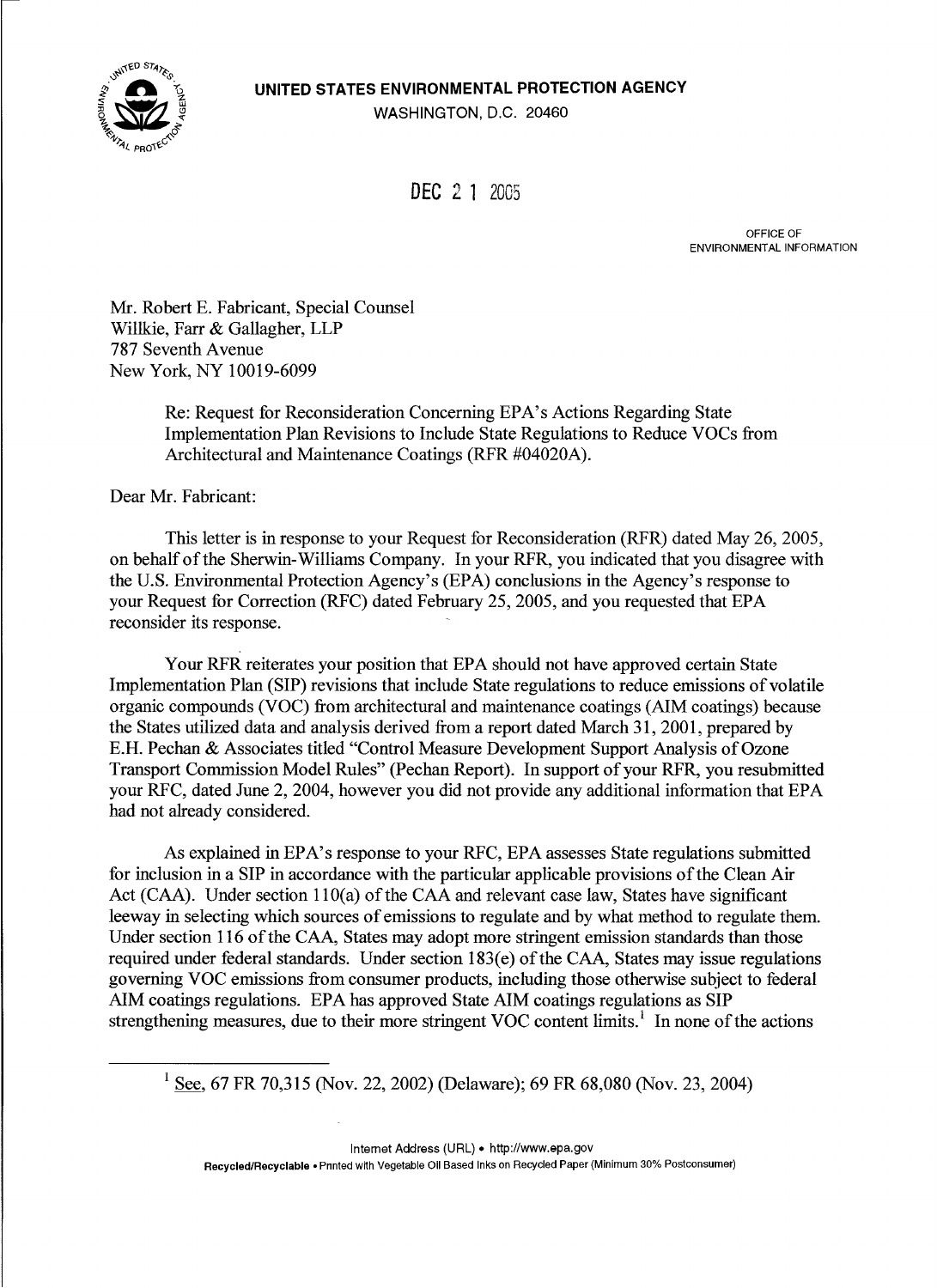approving State AIM coatings regulations did EPA address the amount of VOC emission reduction credit that should be allocated to the regulations.

EPA further explained in its response to your RFC that, under these circumstances, the Agency's actions to propose approval or take final action to approve these State AIM coatings regulations does not constitute dissemination of the Pechan Report under EPA's Guidelines for Ensuring and Maximizing the Ouality, Objectivity, Utility, and Integrity of Information Disseminated by the Environmental Protection Agency (IQGs). In approving the State AIM coatings regulations, EPA did not rely on the VOC emission reduction calculations of the Pechan Report and, by taking these actions, EPA neither adopted nor endorsed the data or conclusions of the Pechan Report. In short, the specific amount of VOC emission reduction credit attributable to the regulations was not before the Agency in those actions.

In accordance with EPA's IQGs, your RFR was considered by a three-member Executive Panel comprised of the Agency's Acting Assistant Administrator for the Office of Research and Development, the Acting Economics Advisor, and myself. The Executive Panel carefully reviewed your RFC, EPA's response to your RFC, your RFR, and other relevant materials, and concluded that EPA's response to your RFC was consistent with EPA's IQGs. The Executive Panel affirms that the Agency's actions to propose approval or take final action to approve these State AIM coatings regulations for inclusion in a SIP did not constitute dissemination of the Pechan Report under EPA's IQGs. In taking these actions, EPA did not rely on, adopt, or endorse the data or conclusions of the Pechan Report.

We note that EPA has considered the question of VOC emissions reductions credits from State AIM coatings regulations in another rulemaking context,<sup>2</sup> and that your client participated actively in that rulemaking process. EPA has already begunthe process ofevaluating the potential methodologies for allocating VOC emission reduction credit for AIM rules in an Advanced Notice of Proposed Rulemaking. See 70 FR 51,694 (Aug. 31, 2005). Please note, however, that EPA did not state that this process would be to conduct an assessment of the Pechan Report. The process is intended to be an opportunity for interested parties to submit comments, data, and information relevant to determining how EPA should calculate the VOC emissions reductions credits for State AIM coatings rules. We welcome your views on this issue as a part of the announced public notice and comment process.

(Pennsylvania); 69 FR 72,118 (Dec. 13, 2004) (New York); 69 FR 29674(May 25, 2004) (Maryland); 69 FR 31,780 (June 7, 2004) (Virginia); and 69 FR 77,149 (Dec. 27, 2004) (District of Columbia).

 $^{2}$ See, 70 FR, 25,688 (May 13, 2005).

 $\mathcal{L}^{\text{max}}$  , where  $\mathcal{L}^{\text{max}}$